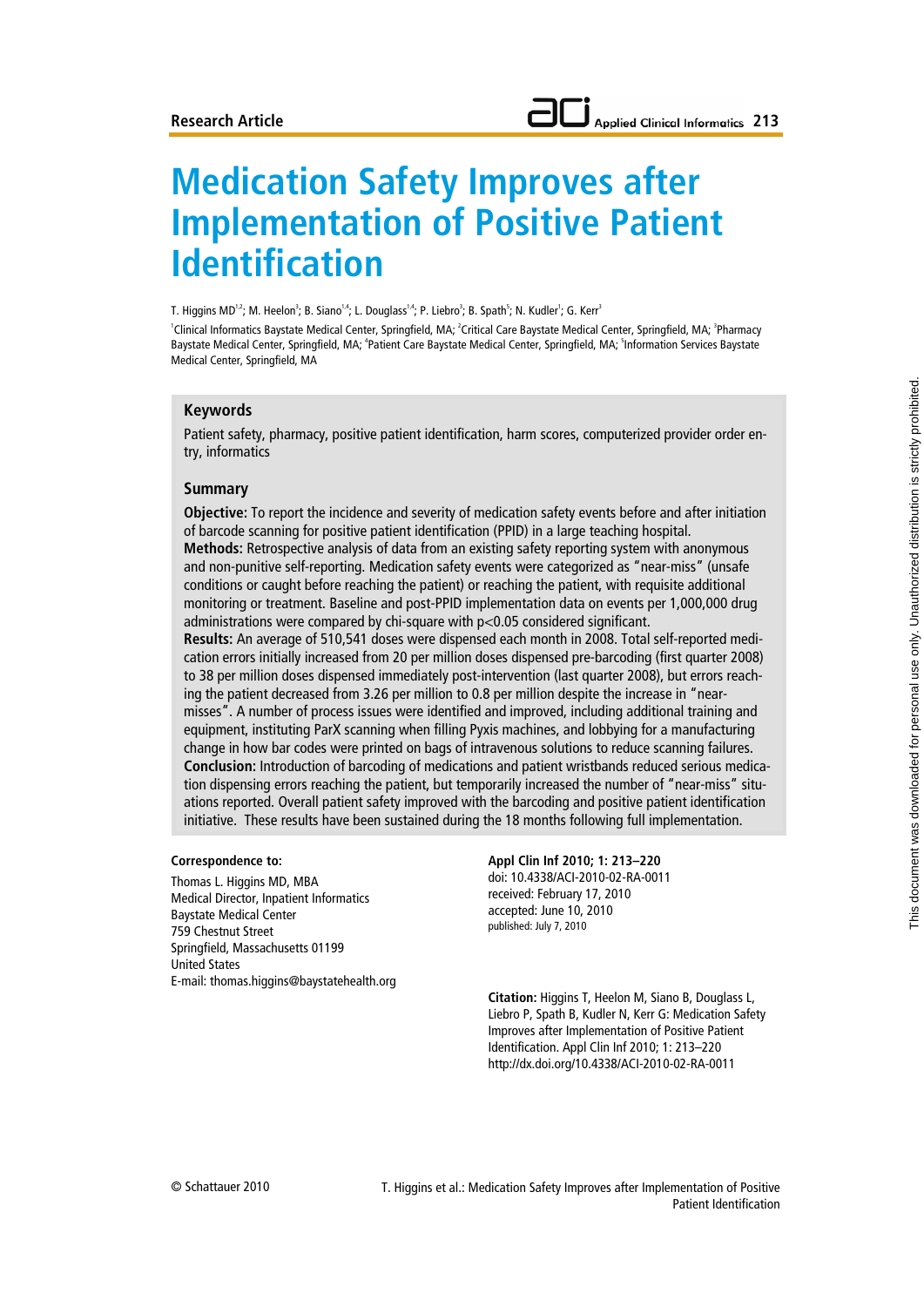## **1. Background**

Medication errors in hospitalized patients are common, costly and a focus for patient safety interventions. Because the volume of medications dispensed by a hospital pharmacy can reach hundreds of thousands per month, even a low error rate can result in significant patient harm. Automating the medication process with provider order entry and decision support can reduce complications, mortality rates, and costs in the inpatient setting [1]. Barcode technology further automates the process and substantially reduces medication dispensing errors and potential adverse drug events [2, 3]. When barcode technology is configured to require pharmacy staff to scan all doses, a 93% to 96% reduction in the incidence of target dispensing errors has been noted [2]. The pharmacy dispensing function, however, is only part of the chain of events stretching from provider order entry to medication administration to a patient. Nurses may only detect one-third of serious medication dispensing errors [4]. Combining bar code technology in the pharmacy with positive patient identification (again using barcodes) at the point of medication administration further reduces the chance of a dispensing error reaching a patient [3].

## **2. Objectives**

Our objective was to document the reduction in medication errors reaching patients after introduction of bar code scanning and positive patient identification in a large teaching hospital already using computerized provider order entry. Introduction of bar code scanning was associated with an unexpected increase in reported errors, so we further investigated the source of these error reports. We also report on the problems encountered and solutions deployed in implementing this practice change.

## **3. Methods**

This study was conducted at Baystate Medical Center, a 655-bed general, acute care tertiary care teaching hospital. This study complies with the World Medical Association Declaration of Helsinki on Ethical Principles for Medical Research. As this study utilized de-identified data collected for quality improvement, it was not considered human subjects research and thus did not require Institutional Review Board approval.

Data analyzed for this study were collected routinely for clinical care and quality improvement, and beyond introduction of bar-code scanning, clinical practice was not affected in any way by the study. Computerized Provider Order Entry (CPOE) was first initiated at Baystate in 1995 and transitioned from a legacy TDS Hospital Information System to Cerner Millennium in 2005. All inpatient orders must be entered using CPOE. Positive Patient Identification (PPID) was implemented using handheld scanners (Barcode, Inc, Baltimore, MD) and patient wristbands equipped with bar codes. The standard of care using PPID is to check the patient activity list for current orders, click to bring up the patient's medication administration record (MAR), and retrieve medication from the automated dispensing cabinet (Pyxis, CareFusion, San Diego CA), which verifies a valid order before dispensing. At the bedside, the nurse clicks "Medication Administration" on the computer, which prompts barcode scanning of the patient's hospital ID bracelet. This action brings up the medication worksheet. The medication is then scanned to ensure the five "rights" (right drug, right dose, right patient, right route and right time). Drug name, dose, drug form, route of administration, and time of administration are all documented and update the medication administration record. Patient scan rates were defined as the percentage of medication administration events associated with a simultaneous wristband barcode scan. Medication scan rates were the number of barcode scans performed on doses dispensed relative to total doses dispensed. This number was expected to be well less than 100% since at implementation procedures were not in place for scanning of multi-dose vials or certain parenteral medications.

A limited pilot for PPID began on one surgical intermediate care unit and one medical nursing unit on 4/8/08, was expanded to critical care units on 7/8/08, and to the remainder of the hospital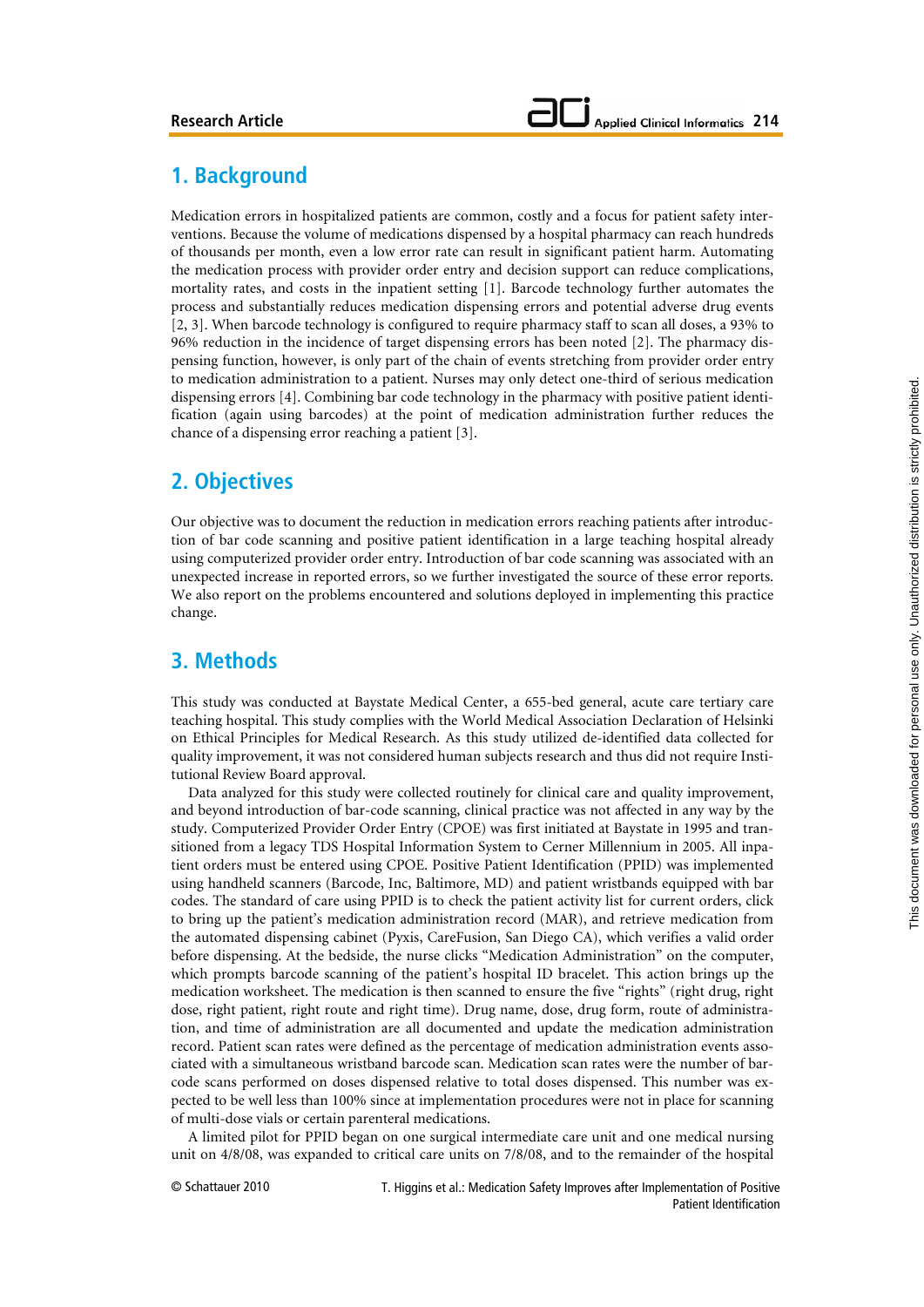(excluding Emergency Department) on 9/8/08. An existing on-line safety reporting system (UHC Patient Safety Net) [5] was used to capture baseline and post-implementation data on incidence and severity of medication events. This system allows for on-line reporting, and generates between 6500 and 8700 reports per year. Safety Reporting System events are filed on-line by hospital personnel (physicians, nurses, allied health professionals) and reviewed daily by a pharmacy medication safety specialist. Any adverse drug events thus identified would be reviewed and when appropriate submitted to the FDA, but this report concerns only dispensing errors. The terminology for safety reporting ( $\blacktriangleright$  Table 1) includes Category A (unsafe conditions noted by a provider); Category B (a situation with potential to cause patient harm, but corrected before reaching the patient) and Category C and above (where an event reached a patient). Category A and B events are considered "near-miss" events, since no patient harm occurred. Safety events involving pharmaceuticals are reviewed by a pharmacy safety team, and classified after investigation by pharmacists. Dispensing errors would include wrong dose, drug, patient, route, or time of administration. Baseline and postimplementation data was compared by chi-square, with  $p<0.05$  considered significant.

### **4. Results**

Average monthly IV and oral doses dispensed were 539,293 (±29,086) during calendar year 2007 and 510,540 (±79,258) in calendar year 2008. Total self-reported medication dispensing or administration errors were 28 per million medications dispensed in 2007 and 20 per million in the first quarter of 2008, immediately prior to intervention. Following introduction of PPID, the *total* selfreported error rate increased to 38 per million doses dispensed. However, fewer of these errors were classified ( $\blacktriangleright$  Table 1) as severity category C or higher (reaching the patient) with the increase occurring entirely in severity categories A and B (unsafe conditions or error identified before medication administration).  $\blacktriangleright$  Figure 1 demonstrates dispensing errors per million doses with arrows denoting baseline, pilot, critical care and general deployment of PPID. An increase in the number of nearmiss events occurred during the first full month of implementation (May) and with full roll-out in September. The most common "near-miss" error identified was wrong medication or dose strength in a dispensing machine drawer.

Patient scan rates were 74% immediately after full roll-out (in September 2008) and exceeded 95% by the end of 2008. Initially, issues with incomplete, incorrect or poorly scanning labels (due to wrinkles or ink smudges) were common. Table 2 shows the distribution of errors by quarter in calendar year 2008. Close examination of type A and B errors revealed "wrong drug in automated dispensing machine drawer" to be a frequent error. In January 2009, Pyxis Par- $X^{\circ}$  (CareFusion, San Diego, CA), was introduced to accurately identify medications as they were put into automated dispensing cabinets, which resulted in a further decrease in total errors. The reductions in total and Class C and greater events (those reaching the patient) have been sustained during calendar year 2009, with just 5 events reaching a patient for a rate of 0.67 events per million doses dispensed. Of these 5 events, one was a delay in administration, and two were labeling errors that scanning would not detect. In the first quarter of calendar year 2010, total dispensing and administration errors identified are 18 per million, with events reaching the patient remaining low at 0.36 per million doses delivered. Medication errors reaching patients were reduced by 75% from first to last quarter in 2008; and by 73% looking at the broader comparison between 2007 and 2009.

## **5. Discussion**

Medication errors are common, and often preventable [6]. Reported rates of pharmacy dispensing errors range from 0.0041% (41 per million) to 3.6% (36,000 per million) [7]. A prospective study using direct observation to detect medication-dispensing errors found an overall error rate of 2.5%; with 86.6% detected by pharmacists and 13.4% detected by nurses. [8]. There are also many medication errors that go undetected [7]. Bar-code technology to assist medication has been repeatedly shown to reduce administration errors by about 50% [3, 9, 10] although there is conflicting evidence in the intensive care setting [10, 11]. The American Society of Health-System Pharmacists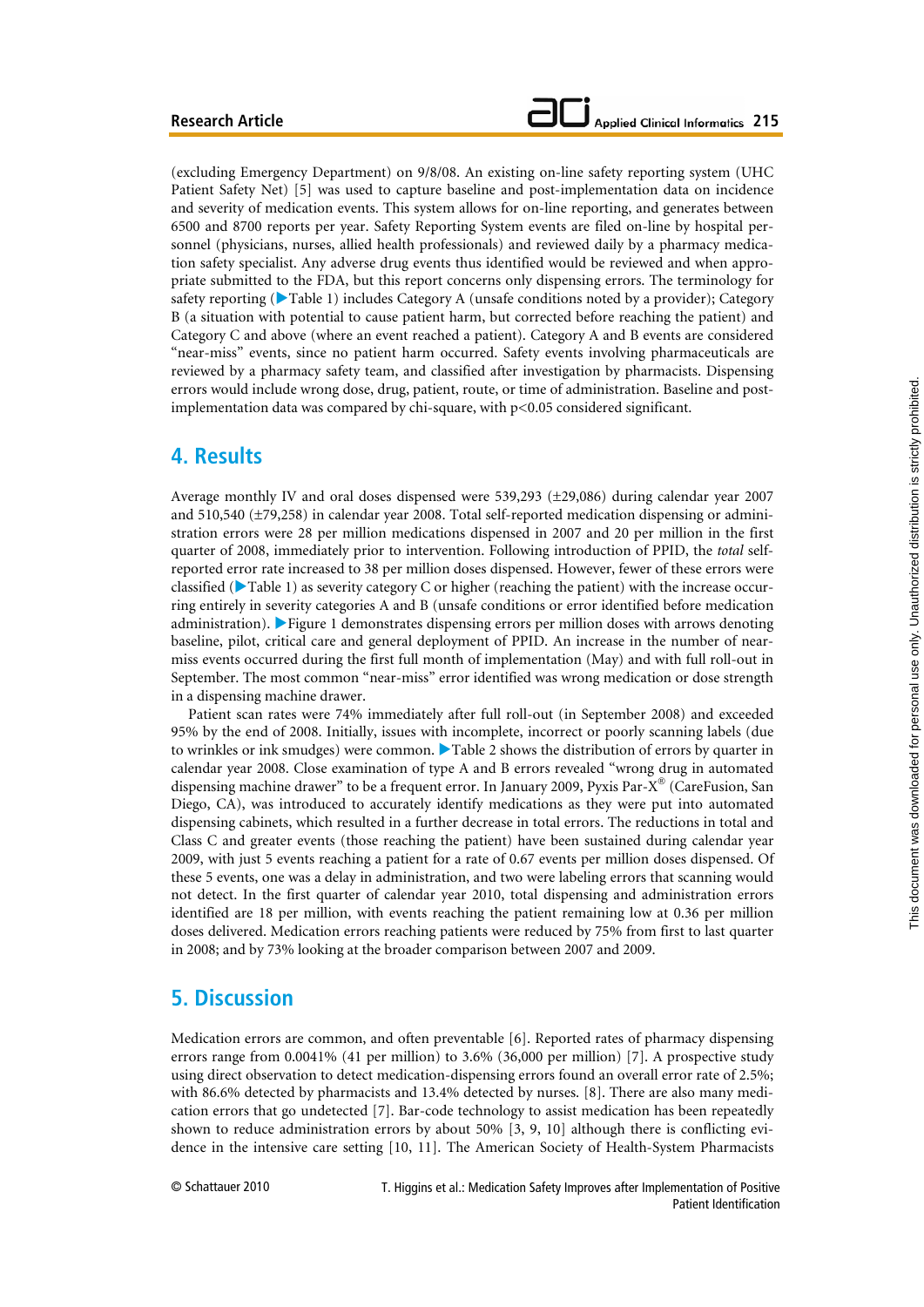#### **Research Article**

encourages the use of bar code medical administration technology and has called for all manufacturers to place machine-readable coding of the National Drug Code (NDC), lot number and expiration date on all drug packaging [12].

Our experience with the combination of pharmacy bar coding and positive patient identification (PPID) at the point of drug administration generated a post-implementation total rate of 38 error alerts per million doses administered, which was an 90% increase over the baseline, preintervention rate. However, when separating these medication administration events into those actually reaching a patient versus "near-misses", we found a decrease in the former, and a statistically significant increase in the latter. Comparison of our absolute error rate to that reported in previous studies is limited, since smaller studies used direct observation, and the size and retrospective nature of this study necessitated reliance on existing safety reporting systems, which likely undercount compared to direct observation. Total errors nearly doubled from baseline to postimplementation, but category C and above errors (those reaching the patients) were reduced 75%. This improvement has been sustained in the 15 months following full implementation.

Technology may improve clinical practice [1, 2], but may also have unintended consequences [13]. For example, CPOE should (and does) reduce errors by eliminating handwriting recognition problems and facilitating drug-drug interaction and allergy checking. Collateral benefits include improved speed and quality of pharmacy processing and better tracking of utilization and adverse events. However, CPOE systems can facilitate medication errors with poor or fragmented displays, by limiting ordering flexibility, or by requiring providers to learn new and non-intuitive computer skills [13]. Bar-code assisted medication administration initially increased total reported errors at our hospital. While we documented a decrease in medication administration events actually reaching a patient, there was a near doubling in self-reported incidents from pre- to postimplementation, using a safety-reporting system that was constant during the study period. While a "Hawthorne effect" [14] of changing behavior due to increased attention is possible, we feel it is unlikely since the nurses and other health care personnel reporting these events were unaware that this data would later be analyzed. Before barcoding, many errors may have reached the patient without being realized or reported. The increase in "near-miss" reporting is therefore not completely unexpected.

A number of technical issues became apparent during the PPID implementation. Scanning failures occur if barcode labels are covered or smudged, and if product identifiers are not updated with new pharmacy inventory. Barcodes printed in white on parenteral infusion bags were often difficult to detect, and scanning errors occurred because the bar code for the Canadian Drug Identification Number (DIN) was situated too close to the United States National Drug Code (NDC) identifier. An on-line educational video and one-on-one instruction was provided to nurses in scanning techniques (specifically, holding the bag against a dark background) to immediately improve scanning success. Subsequently, one manufacturer (Baxter) has redesigned the bags to remove the Canadian DIN codes on bags of intravenous solutions, and the issue of scanning white labels on a plastic bag no longer seems to be problematic.

PPID alerts may fire for any number of reasons: wrong patient, wrong medication, wrong dose, wrong route or wrong time. Because an exact match is needed between the order and the delivered medication, some alerts may fire even when care is correctly delivered, requiring changes to procedure. Examples of this included dispensing insulin from a multi-dose vial, and delivering a medication that is normally intravenous (vancomycin) in an unusual manner (via gastrotomy tube for *Clostridium difficile* colitis). The former issue was resolved by creating barcode labels to be attached to individual insulin syringes once filled from a multi-dose vial, and the latter by adding additional CPOE details for oral vancomycin orders. Some alerts are purely technical: for example if the nurse caring for multiple patients scans a patient's wristband while the computer associated with the scanner is still open to another patient's chart. These particular "near misses" would not occur outside an electronic environment but may reduce provider efficiency. Increased numbers of "nearmisses" can be considered yet another side-effect of bar coding [15].

The PPID initiative made it necessary to increase the number of mobile workstations, especially in the intensive care units, where infection control precautions (primarily due to methicillinresistant *staphylococcus aureus* and *clostridium difficile* infections) led to *de-facto* sequestration of mobile computing devices within individual patient care rooms. Because the computers essentially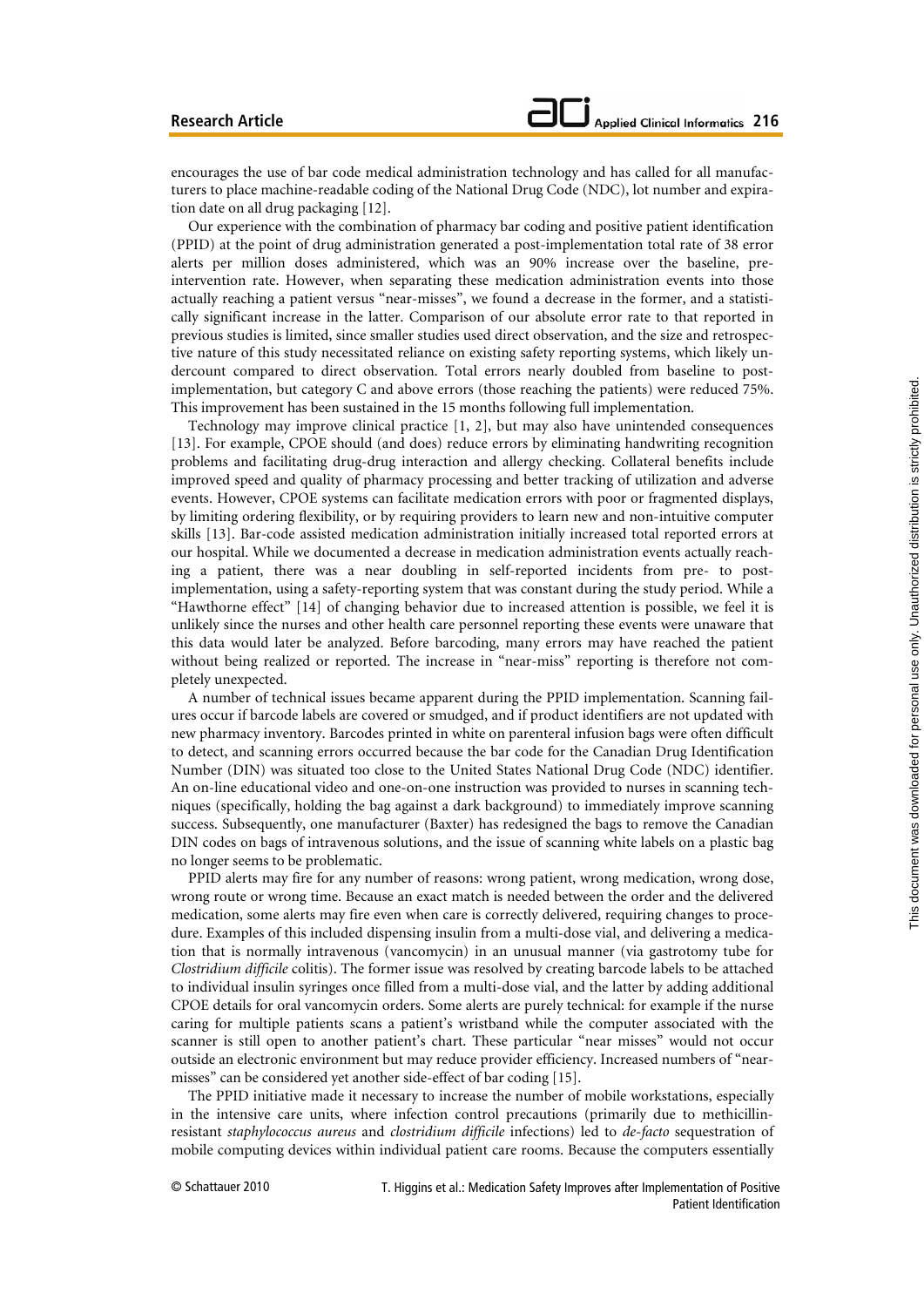went from serving two patients to serving a single patient, an increase in the number of devices was needed to accommodate demand. As we are currently expecting an additional 30 ICU beds to open in 2012, we have designed the new rooms to include two boom-mounted computers, rather than a single mobile device with its attendant battery-life issues.

A limitation of this study is the use of self-reporting for safety issues, which may underestimate the true number of errors. The UHC patient safety reporting system [5] has long been the cornerstone of this hospital's culture of safety, and has a reputation for using reports only as opportunities for process improvement and never for employee discipline. Nonetheless, it does require active effort for providers to report unsafe conditions. We have no evidence, however, that reporting rates changed from pre- to post-PPID implementation. After addressing the issues causing many of the "near-miss" alerts, we have also seen the frequency of these alerts decrease to baseline, preintervention levels, while the reduction in errors actually reaching the patient has stayed at 23% of pre-intervention baseline.

# **6. Conclusions**

The use of barcode scanning at both the dispensing and administration phases appears to reduce the number of medication errors reaching the patient by 75% immediately after implementation, and that this reduction is sustained over time. A temporary increase in "near-miss" errors was noted, but resolved after additional process changes.

#### **Implications of results for Practitioners**

The use of bar-coding on patient wristbands (to provide positive patient identification) and medications dispensed from pharmacy reduced the number of medication errors that reached patients. In the early phases of adoption, an increase in self-reported "near-miss" events also occurred. Provider training and manufacturing changes were necessary to reduce the rate of technical malfunctions.

#### **Conflict of Interest**

None of the authors report any conflicts of interest.

#### **Acknowledgments**

The authors wish to acknowledge the enthusiasm and support of the nursing staff at Baystate Medical Center who adopted this change in practice.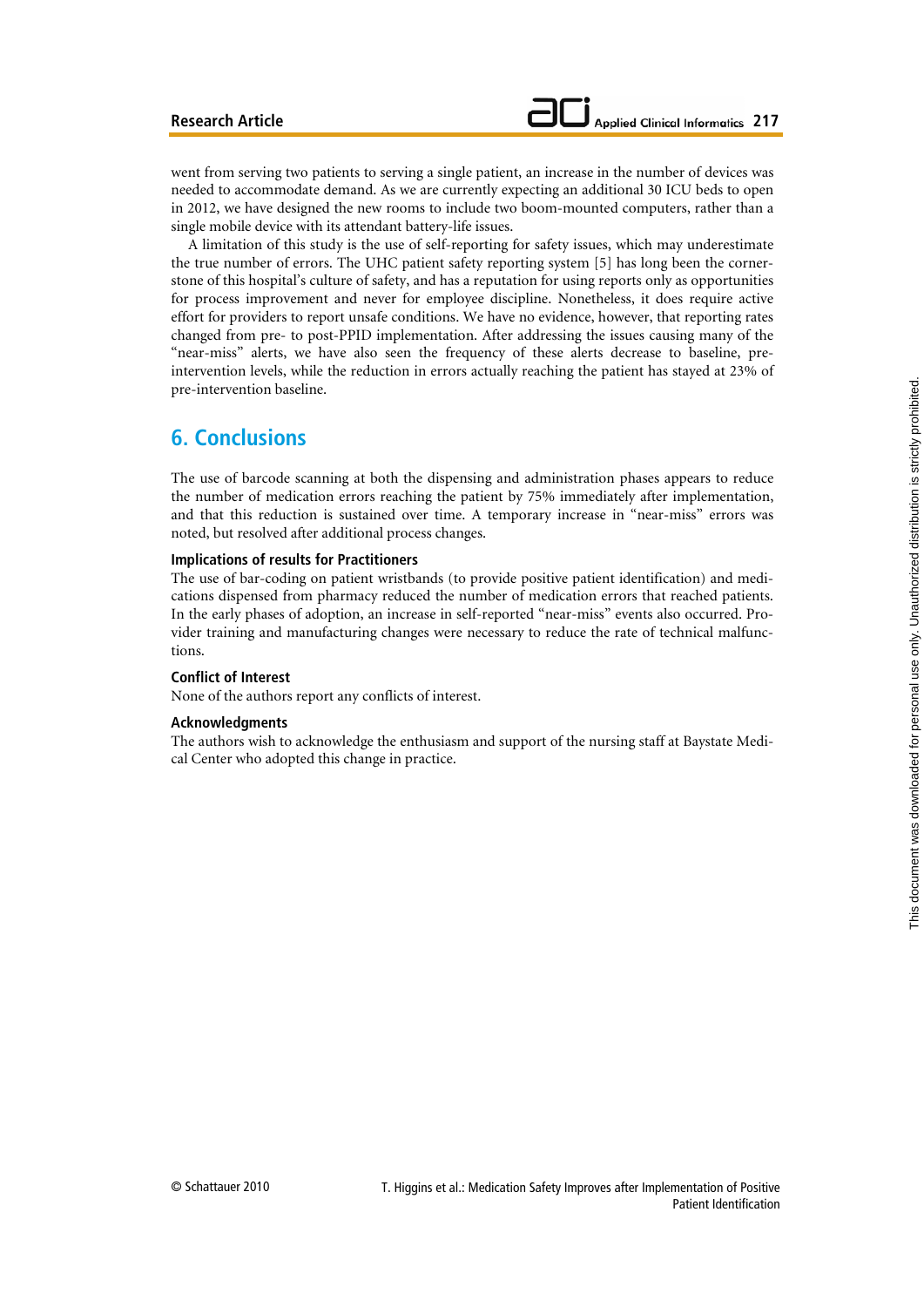



**Fig. 1** Dispensing errors per million doses, calendar year 2007-2009. In the five quarters prior to intervention, medication errors reaching patients averaged 2.53 per million (dark color), with 23.94 "near misses" per million (light color). The pilot program occured during the Q2 of 2008, with roll-out to critical care units and hospital wide in Q3 of 2008. In the five quarters post-intervention, near misses remained at 23.5/million, but medication errors reaching the patient decreased to 0.69 per million doses, a 73% decrease (p<0.05).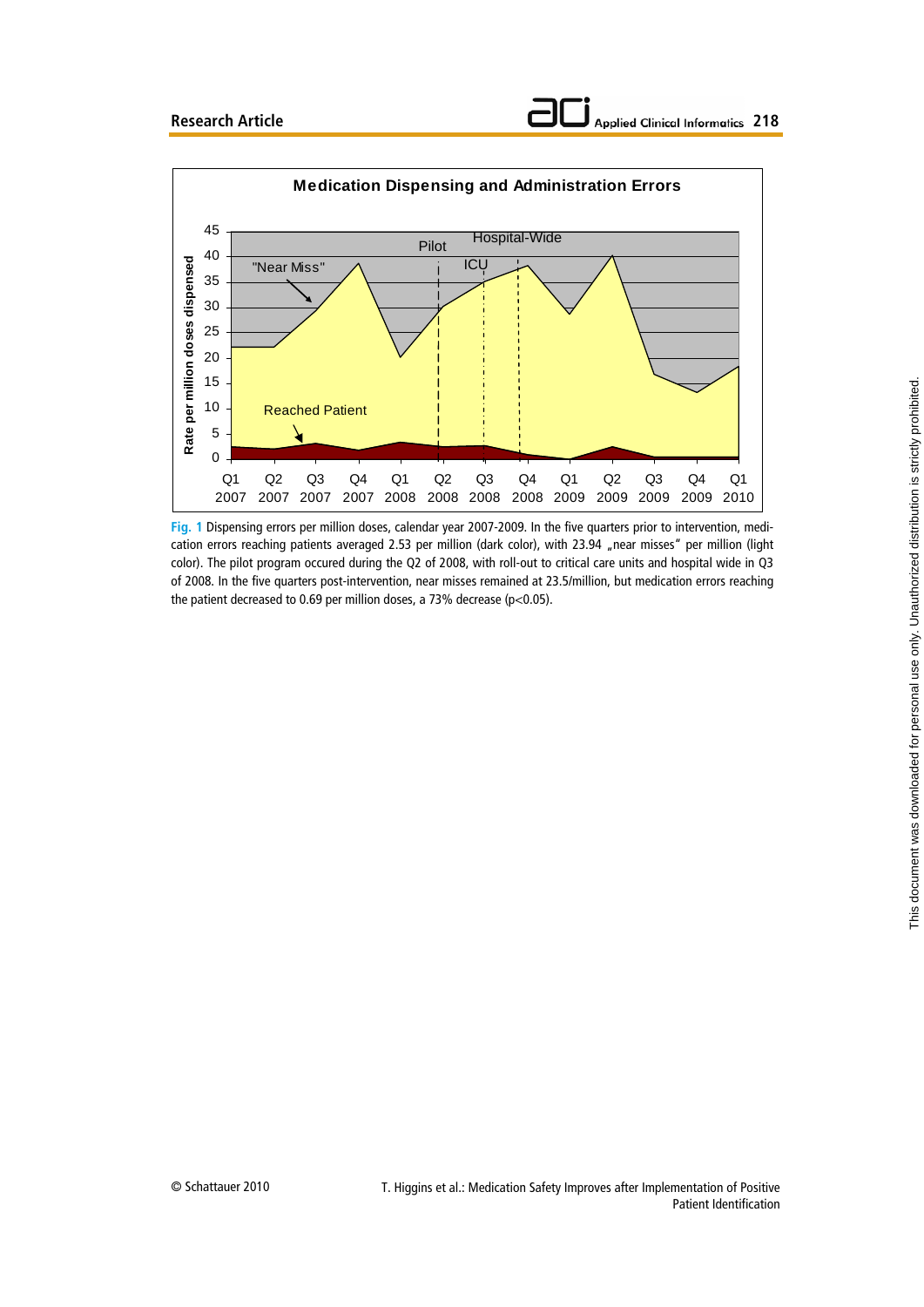#### **Research Article**

# **Applied Clinical Informatics 219**

| <b>Severity Category</b>                                        | <b>Examples from Safety Reporting System</b>                                                                                                                                                                      |
|-----------------------------------------------------------------|-------------------------------------------------------------------------------------------------------------------------------------------------------------------------------------------------------------------|
| A<br>Unsafe conditions                                          | Wrong medication noted in automated dispensing cabinet (Pyxis) drawer<br>Outdated medication in cabinet drawer                                                                                                    |
| B<br>Did not reach patient                                      | • Adult dose of Vit K removed from cabinet and drawn up for administration to<br>neonate<br>• Seroquel drawn up instead of sertraline<br>Hydralazine tabs dispensed instead of hydrochlorthiazide; noted by nurse |
| Reached patient, no harm                                        | Incorrect concentration of opiates for patient-controlled analgesia (PCA) pump<br>Underdosing of furosemide due to product supplied at 1:1 concentration instead<br>of 10:1                                       |
| D and E<br>Patient required monitoring or<br>treatment for harm | Wrong medication administered<br>Medications not available when needed resulting in delayed administration of<br>antibiotics or analgesic (note: would not have been solved by barcoding)                         |

**Table 1** Definition and examples of errors seen prior to implementation

**Table 2** Number and severity of medication safety events before and after staged introduction of PPID

| <b>Severity Category</b>                                                        | 2007            | <b>Calendar Year 2008</b> | 2009                                        |                |                              |                  |
|---------------------------------------------------------------------------------|-----------------|---------------------------|---------------------------------------------|----------------|------------------------------|------------------|
|                                                                                 | <b>Baseline</b> | Jan – March<br>(Pre-PPID) | April – June   July – Sept.<br>(PPID Pilot) | (Addi ICUs)    | $Oct. - Dec.$<br>(Full PPID) | <b>Post-PPID</b> |
| A and B events                                                                  | 168             | 31                        | 44                                          | 47             | 47                           | 152              |
| C and above events                                                              | 15              | 6                         | 4                                           | $\overline{4}$ | 1                            | 5                |
| Doses                                                                           | 6,471,519       | 1,840,287                 | 1,587,335                                   | 1,447,147      | 1,251,721                    | 7,470,748        |
| $A + B$ events/million                                                          | 25.78           | 16.85                     | $77.72*$                                    | $32.48*$       | 37.55*                       | 20.35            |
| $\geq$ C events/million                                                         | 2.33            | 3.26                      | 2.52                                        | 2.76           | $0.80*$                      | 0.67             |
| Total events/million<br>$\sim$ $\sim$ $\sim$ $\sim$ $\sim$ $\sim$ $\sim$ $\sim$ | 28.11<br>----   | 20.11                     | 30.24                                       | $35.24*$       | 38.35*                       | 21.02            |

\* p < 0.05 compared to pre-PPID